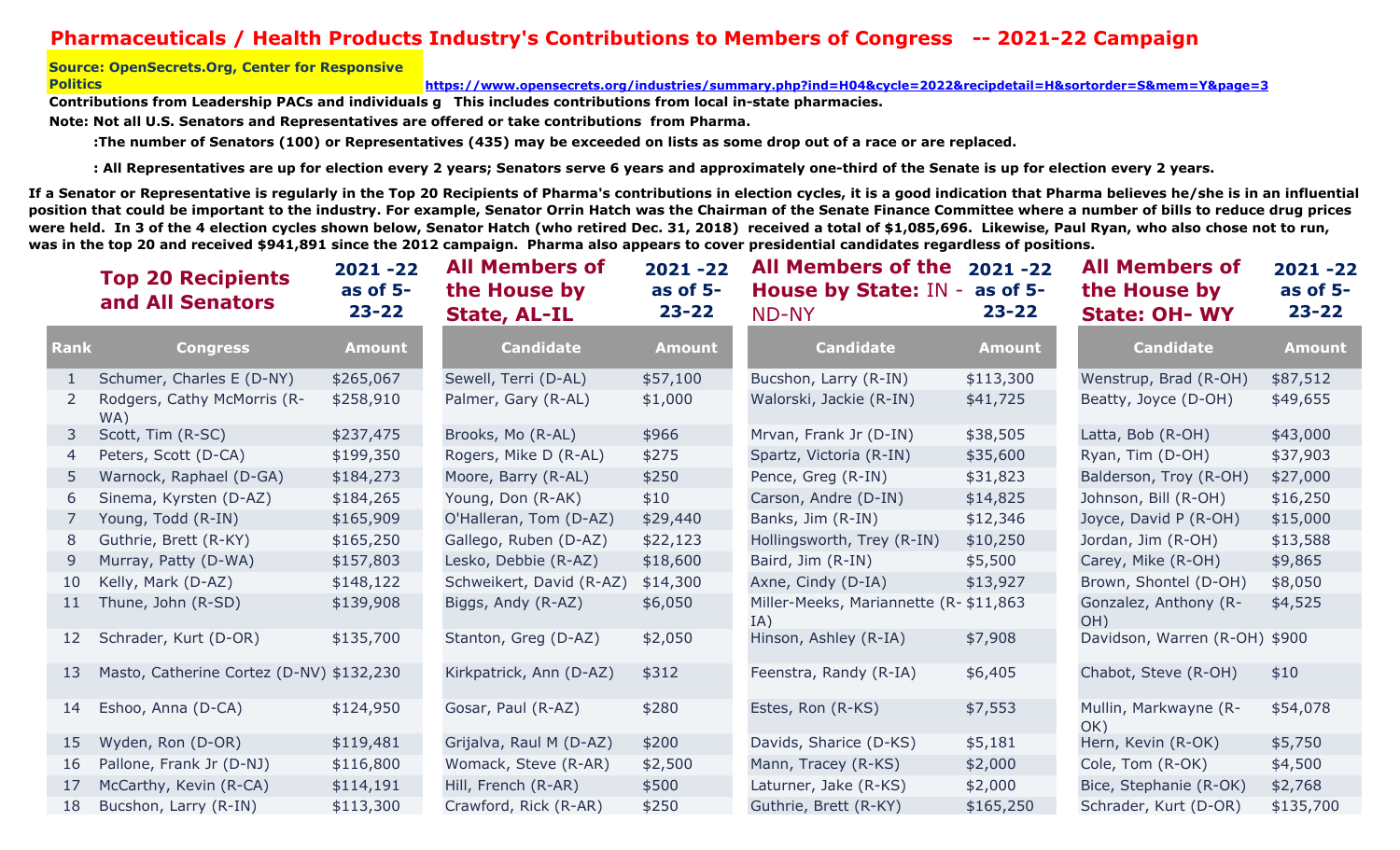| Rank | <b>Congress</b>              | <b>Amount</b>          | <b>Candidate</b>                             | <b>Amount</b>          | <b>Candidate</b>                             | <b>Amount</b>       | <b>Candidate</b>                               | <b>Amount</b>      |
|------|------------------------------|------------------------|----------------------------------------------|------------------------|----------------------------------------------|---------------------|------------------------------------------------|--------------------|
| 19   | Hudson, Richard (R-NC)       | \$112,625              | Peters, Scott (D-CA)                         | \$199,350              | Barr, Andy (R-KY)                            | \$17,410            | Bonamici, Suzanne (D-<br>OR)                   | \$4,115            |
| 20   | Cardenas, Tony (D-CA)        | \$110,403              | Eshoo, Anna (D-CA)<br>McCarthy, Kevin (R-CA) | \$124,950<br>\$114,191 | Comer, James (R-KY)<br>Massie, Thomas (R-KY) | \$11,003<br>\$1,100 | Blumenauer, Earl (D-OR)<br>Bentz, Cliff (R-OR) | \$2,820<br>\$2,750 |
|      | <b>All Senators -by</b>      | 2021 -22<br>as of $5-$ | Cardenas, Tony (D-CA)                        | \$110,403              | Scalise, Steve (R-LA)                        | \$47,218            | DeFazio, Peter (D-OR)                          | \$135              |
|      | state                        | $23 - 22$              |                                              |                        |                                              |                     |                                                |                    |
|      | <b>Senator</b>               | <b>Amount</b>          | Ruiz, Raul (D-CA)                            | \$82,123               | Carter, Troy (D-LA)                          | \$6,800             | Joyce, John (R-PA)                             | \$55,100           |
|      | Tuberville, Tommy (R-AL)     | \$5,036                | Khanna, Ro (D-CA)                            | \$81,875               | Johnson, Mike (R-LA)                         | \$3,905             | Lamb, Conor (D-PA)                             | \$54,651           |
|      | Murkowski, Lisa (R-AK)       | \$32,345               | Correa, Lou (D-CA)                           | \$65,150               | Letlow, Julia (R-LA)                         | \$1,314             | Houlahan, Chrissy (D-PA)                       | \$54,308           |
|      | Sullivan, Dan (R-AK)         | \$268                  | Nunes, Devin (R-CA)                          | \$49,488               | Higgins, Clay (R-LA)                         | \$12                | Boyle, Brendan (D-PA)                          | \$32,550           |
|      | Sinema, Kyrsten (D-AZ)       | \$184,265              | Bera, Ami (D-CA)                             | \$47,400               | Golden, Jared (D-ME)                         | \$17,727            | Wild, Susan (D-PA)                             | \$26,757           |
|      | Kelly, Mark (D-AZ)           | \$148,122              | Pelosi, Nancy (D-CA)                         | \$35,166               | Hoyer, Steny H (D-MD)                        | \$32,800            | Kelly, Mike (R-PA)                             | \$25,000           |
|      | Boozman, John (R-AR)         | \$58,535               | Aguilar, Pete (D-CA)                         | \$30,887               | Mfume, Kweisi (D-MD)                         | \$5,525             | Fitzpatrick, Brian (R-PA)                      | \$24,274           |
|      | Cotton, Tom (R-AR)           | \$15,856               | Barragan, Nanette (D-CA)                     | \$28,250               | Harris, Andy (R-MD)                          | \$4,400             | Meuser, Dan (R-PA)                             | \$22,859           |
|      | Padilla, Alex (D-CA)         | \$92,166               | Gomez, Jimmy (D-CA)                          | \$27,440               | Raskin, Jamie (D-MD)                         | \$3,855             | Smucker, Lloyd (R-PA)                          | \$22,250           |
|      | Bennet, Michael (D-CO)       | \$3,960                | Panetta, Jimmy (D-CA)                        | \$26,375               | Ruppersberger, Dutch (D-<br>MD)              | \$1,000             | Dean, Madeleine (D-PA)                         | \$19,369           |
|      | Hickenlooper, John (D-CO)    | \$476                  | Sanchez, Linda (D-CA)                        | \$25,000               | Clark, Katherine (D-MA)                      | \$82,455            | Scanlon, Mary Gay (D-                          | \$15,790           |
|      | Blumenthal, Richard (D-CT)   | \$36,943               | Kim, Young (R-CA)                            | \$23,270               | Auchincloss, Jake (D-MA)                     | \$54,625            | Reschenthaler, Guy (R-<br>PA)                  | \$14,012           |
|      | Murphy, Christopher S (D-CT) | \$4,078                | Thompson, Mike (D-CA)                        | \$22,766               | Neal, Richard E (D-MA)                       | \$48,500            | Cartwright, Matt (D-PA)                        | \$6,611            |
|      | Carper, Tom (D-DE)           | \$68,700               | Valadao, David (R-CA)                        | \$22,080               | Trahan, Lori (D-MA)                          | \$35,025            | Evans, Dwight (D-PA)                           | \$4,725            |
|      | Coons, Chris (D-DE)          | \$35,000               | Porter, Katie (D-CA)                         | \$21,026               | McGovern, James P (D-MA)                     | \$21,955            | Thompson, Glenn (R-PA)                         | \$4,510            |
|      | Rubio, Marco (R-FL)          | \$103,986              | Levin, Mike (D-CA)                           | \$18,619               | Moulton, Seth (D-MA)                         | \$16,875            | Doyle, Mike (D-PA)                             | \$3,000            |
|      | Scott, Rick (R-FL)           | \$775                  | Schiff, Adam (D-CA)                          | \$17,217               | Keating, Bill (D-MA)                         | \$5,755             | Perry, Scott (R-PA)                            | \$1,787            |
|      | Warnock, Raphael (D-GA)      | \$184,273              | Swalwell, Eric (D-CA)                        | \$16,083               | Lynch, Stephen F (D-MA)                      | \$5,500             | Gonzalez, Jenniffer (3-<br>PR)                 | \$3,600            |
|      | Loeffler, Kelly (R-GA)       | \$25,021               | Brownley, Julia (D-CA)                       | \$14,791               | Pressley, Ayanna (D-MA)                      | \$1,616             | Cicilline, David (D-RI)                        | \$14,755           |
|      | Ossoff, Jon (D-GA)           | \$23,075               | Harder, Josh (D-CA)                          | \$14,236               | Upton, Fred (R-MI)                           | \$96,560            | Langevin, Jim (D-RI)                           | \$1,265            |
|      | Hirono, Mazie K (D-HI)       | \$20,000               | Steel, Michelle (R-CA)                       | \$14,176               | Slotkin, Elissa (D-MI)                       | \$17,367            | Clyburn, James E (D-SC)                        | \$74,464           |
|      | Schatz, Brian (D-HI)         | \$7,065                | Garcia, Mike (R-CA)                          | \$13,636               | Meijer, Peter (R-MI)                         | \$17,038            | Mace, Nancy (R-SC)                             | \$22,945           |
|      | Crapo, Mike (R-ID)           | \$90,430               | Matsui, Doris (D-CA)                         | \$13,600               | Kildee, Dan (D-MI)                           | \$16,800            | Duncan, Jeff (R-SC)                            | \$22,110           |
|      | Risch, James E (R-ID)        | \$2,510                | Sherman, Brad (D-CA)                         | \$12,100               | Tlaib, Rashida (D-MI)                        | \$11,948            | Rice, Tom (R-SC)                               | \$11,550           |
|      | Duckworth, Tammy (D-IL)      | \$44,863               | Waters, Maxine (D-CA)                        | \$10,800               | Dingell, Debbie (D-MI)                       | \$8,831             | Wilson, Joe (R-SC)                             | \$3,712            |
|      | Durbin, Dick (D-IL)          | \$350                  | Lee, Barbara (D-CA)                          | \$10,453               | Moolenaar, John (R-MI)                       | \$8,250             | Timmons, William (R-SC)                        | \$1,250            |
|      | Young, Todd (R-IN)           | \$165,909              | Issa, Darrell (R-CA)                         | \$10,300               | Stevens, Haley (D-MI)                        | \$7,877             | Norman, Ralph (R-SC)                           | \$1,000            |
|      | Braun, Mike (R-IN)           | \$8,900                | Speier, Jackie (D-CA)                        | \$9,800                | Huizenga, Bill (R-MI)                        | \$6,800             | Johnson, Dusty (R-SD)                          | \$3,000            |
|      | Grassley, Chuck (R-IA)       | \$32,005               | Chu, Judy (D-CA)                             | \$7,800                | Bergman, John (R-MI)                         | \$6,127             | Fleischmann, Chuck (R-<br>TN)                  | \$31,500           |
|      | Ernst, Joni (R-IA)           | \$5,435                | Lofgren, Zoe (D-CA)                          | \$7,270                | Walberg, Tim (R-MI)                          | \$4,903             | Burchett, Tim (R-TN)                           | \$17,400           |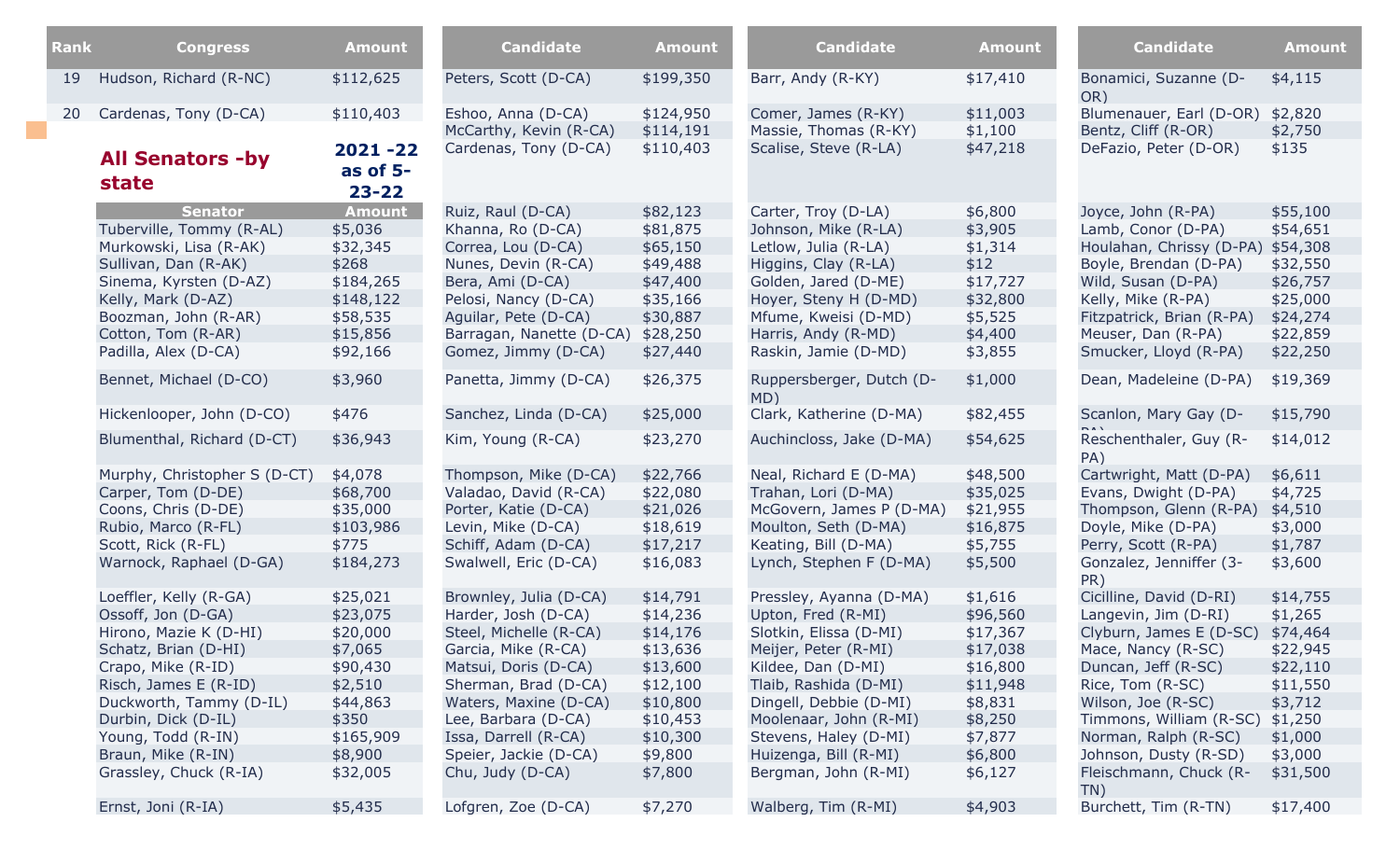| Rank | <b>Congress</b>                          | <b>Amount</b> | <b>Candidate</b>                    | <b>Amount</b> | <b>Candidate</b>                           | <b>Amount</b> | <b>Candidate</b>               | <b>Amount</b> |
|------|------------------------------------------|---------------|-------------------------------------|---------------|--------------------------------------------|---------------|--------------------------------|---------------|
|      |                                          |               |                                     |               |                                            |               |                                |               |
|      | Moran, Jerry (R-KS)                      | \$31,275      | Torres, Norma (D-CA)                | \$6,500       | Lawrence, Brenda (D-MI)                    | \$2,000       | Harshbarger, Diana (R-         | \$16,330      |
|      | Marshall, Roger (R-KS)                   | \$8,015       | Huffman, Jared (D-CA)               | \$5,000       | Levin, Andy (D-MI)                         | \$840         | Cooper, Jim (D-TN)             | \$6,525       |
|      | McConnell, Mitch (R-KY)                  | \$50,945      | Bass, Karen (D-CA)                  | \$4,535       | Craig, Angie (D-MN)                        | \$62,440      | Cohen, Steve (D-TN)            | \$4,600       |
|      | Paul, Rand (R-KY)                        | \$41,639      | Lieu, Ted (D-CA)                    | \$4,520       | Emmer, Tom (R-MN)                          | \$39,623      | Kustoff, David (R-TN)          | \$2,250       |
|      | Cassidy, Bill (R-LA)                     | \$50,639      | Calvert, Ken (R-CA)                 | \$4,500       | Stauber, Pete (R-MN)                       | \$16,685      | Green, Mark (R-TN)             | \$1,600       |
|      | Kennedy, John (R-LA)                     | \$41,600      | Carbajal, Salud (D-CA)              | \$4,250       | McCollum, Betty (D-MN)                     | \$14,480      | Crenshaw, Dan (R-TX)           | \$92,643      |
|      | Collins, Susan M (R-ME)                  | \$2,033       | Napolitano, Grace (D-CA)            | \$3,500       | Hagedorn, Jim (R-MN)                       | \$13,119      | Veasey, Marc (D-TX)            | \$42,625      |
|      | Van Hollen, Chris (D-MD)                 | \$34,370      | Jacobs, Sara (D-CA)                 | \$3,390       | Fischbach, Michelle (R-MN)                 | \$11,730      | Arrington, Jodey (R-TX)        | \$41,550      |
|      | Cardin, Ben (D-MD)                       | \$5,800       | Takano, Mark (D-CA)                 | \$3,180       | Omar, Ilhan (D-MN)                         | \$5,234       | Burgess, Michael (R-TX)        | \$36,000      |
|      | Markey, Ed (D-MA)                        | \$18,424      | Roybal-Allard, Lucille (D-<br>CA)   | \$2,000       | Phillips, Dean (D-MN)                      | \$3,007       | Jackson, Ronny (R-TX)          | \$15,131      |
|      | Warren, Elizabeth (D-MA)                 | \$10,875      | McClintock, Tom (R-CA)              | \$1,000       | Thompson, Bennie G (D-MS)                  | \$6,000       | McCaul, Michael (R-TX)         | \$12,926      |
|      | Peters, Gary (D-MI)                      | \$18,424      | McNerney, Jerry (D-CA)              | \$1,000       | Smith, Jason (R-MO)                        | \$49,550      | Sessions, Pete (R-TX)          | \$11,600      |
|      | Stabenow, Debbie (D-MI)                  | \$7,621       | Lowenthal, Alan (D-CA)              | \$1,000       | Long, Billy (R-MO)                         | \$21,255      | Brady, Kevin (R-TX)            | \$11,500      |
|      | Klobuchar, Amy (D-MN)                    | \$25,510      | DeGette, Diana (D-CO)               | \$59,400      | Wagner, Ann (R-MO)                         | \$16,843      | Escobar, Veronica (D-TX)       | \$9,500       |
|      | Smith, Tina (D-MN)                       | \$4,770       | Buck, Ken (R-CO)                    | \$9,500       | Bush, Cori (D-MO)                          | \$3,739       | Gonzalez, Vicente (D-TX)       | \$9,000       |
|      | Wicker, Roger (R-MS)                     | \$1,013       | Neguse, Joseph (D-CO)               | \$4,273       | Luetkemeyer, Blaine (R-MO)                 | \$3,395       | Cuellar, Henry (D-TX)          | \$7,000       |
|      | Hyde-Smith, Cindy (R-MS)                 | \$85          | Crow, Jason (D-CO)                  | \$2,975       | Cleaver, Emanuel (D-MO)                    | \$2,500       | Taylor, Van (R-TX)             | \$6,886       |
|      | Hawley, Josh (R-MO)                      | \$4,066       | Lamborn, Doug (R-CO)                | \$1,500       | Graves, Sam (R-MO)                         | \$1,350       | Granger, Kay (R-TX)            | \$6,500       |
|      | Tester, Jon (D-MT)                       | \$42,665      | Boebert, Lauren (R-CO)              | \$1,485       | Hartzler, Vicky (R-MO)                     | \$250         | Allred, Colin (D-TX)           | \$6,340       |
|      | Daines, Steven (R-MT)                    | \$14,603      | Perlmutter, Ed (D-CO)               | \$100         | Rosendale, Matt (R-MT)                     | \$2,900       | Williams, Roger (R-TX)         | \$6,266       |
|      | Fischer, Deb (R-NE)                      | \$11,010      | Larson, John (D-CT)                 | \$15,550      | Smith, Adrian (R-NE)                       | \$42,552      | Doggett, Lloyd (D-TX)          | \$6,100       |
|      | Sasse, Ben (R-NE)                        | \$7,100       | Himes, Jim (D-CT)                   | \$3,060       | Bacon, Donald John (R-NE)                  | \$7,588       | Gonzales, Tony (R-TX)          | \$5,951       |
|      | Masto, Catherine Cortez (D-NV) \$132,230 |               | Hayes, Jahana (D-CT)                | \$1,616       | Fortenberry, Jeff (R-NE)                   | \$4,553       | Fletcher, Lizzie (D-TX)        | \$5,750       |
|      | Rosen, Jacky (D-NV)                      | \$45,314      | Courtney, Joe (D-CT)                | \$1,450       | Horsford, Steven (D-NV)                    | \$40,922      | Gooden, Lance (R-TX)           | \$4,250       |
|      | Hassan, Maggie (D-NH)                    | \$77,617      | DeLauro, Rosa (D-CT)                | \$106         | Lee, Susie (D-NV)                          | \$22,314      | Van Duyne, Beth (R-TX)         | \$4,233       |
|      | Shaheen, Jeanne (D-NH)                   | \$11,653      | Rochester, Lisa Blunt (D-<br>DE)    | \$57,790      | Amodei, Mark (R-NV)                        | \$1,000       | Ellzey, Jake (R-TX)            | \$4,031       |
|      | Menendez, Robert (D-NJ)                  | \$106,565     | Buchanan, Vernon (R-FL)             | \$102,925     | Kuster, Ann (D-NH)                         | \$90,275      | Pfluger, August (R-TX)         | \$2,050       |
|      | Booker, Cory (D-NJ)                      | \$12,238      | Murphy, Stephanie (D-FL)            | \$97,750      | Pappas, Chris (D-NH)                       | \$6,148       | Garcia, Sylvia (D-TX)          | \$2,000       |
|      | Heinrich, Martin (D-NM)                  | \$34,935      | Bilirakis, Gus (R-FL)               | \$65,000      | Pallone, Frank Jr (D-NJ)                   | \$116,800     | Carter, John (R-TX)            | \$1,476       |
|      | Lujan, Ben Ray (D-NM)                    | \$5,611       | Demings, Val (D-FL)                 | \$51,641      | Gottheimer, Josh (D-NJ)                    | \$85,738      | Nehls, Troy (R-TX)             | \$1,229       |
|      | Schumer, Charles E (D-NY)                | \$265,067     | Schultz, Debbie<br>Wasserman (D-FL) | \$15,115      | Coleman, Bonnie Watson (D- \$47,975<br>NJ) |               | Roy, Chip (R-TX)               | \$966         |
|      | Gillibrand, Kirsten (D-NY)               | \$29,732      | Dunn, Neal (R-FL)                   | \$11,000      | Sherrill, Mikie (D-NJ)                     | \$41,453      | Gohmert, Louis B Jr (R-<br>TX) | \$500         |
|      | Tillis, Thom (R-NC)                      | \$18,607      | Soto, Darren (D-FL)                 | \$11,000      | Malinowski, Tom (D-NJ)                     | \$28,521      | Castro, Joaquin (D-TX)         | \$26          |
|      | Burr, Richard (R-NC)                     | \$3,000       | Salazar, Maria (R-FL)               | \$8,431       | Pascrell, Bill Jr (D-NJ)                   | \$18,650      | Babin, Brian (R-TX)            | \$12          |
|      | Hoeven, John (R-ND)                      | \$22,581      | Steube, Greg (R-FL)                 | \$6,295       | Smith, Chris (R-NJ)                        | \$17,610      | Curtis, John (R-UT)            | \$110,200     |
|      | Cramer, Kevin (R-ND)                     | \$10          | Frankel, Lois (D-FL)                | \$4,500       | Kim, Andy (D-NJ)                           | \$16,529      | Owens, Burgess (R-UT)          | \$17,071      |
|      | Brown, Sherrod (D-OH)                    | \$23,683      | Waltz, Michael (R-FL)               | \$4,219       | Payne, Donald M Jr (D-NJ)                  | \$16,400      | Moore, Blake (R-UT)            | \$9,250       |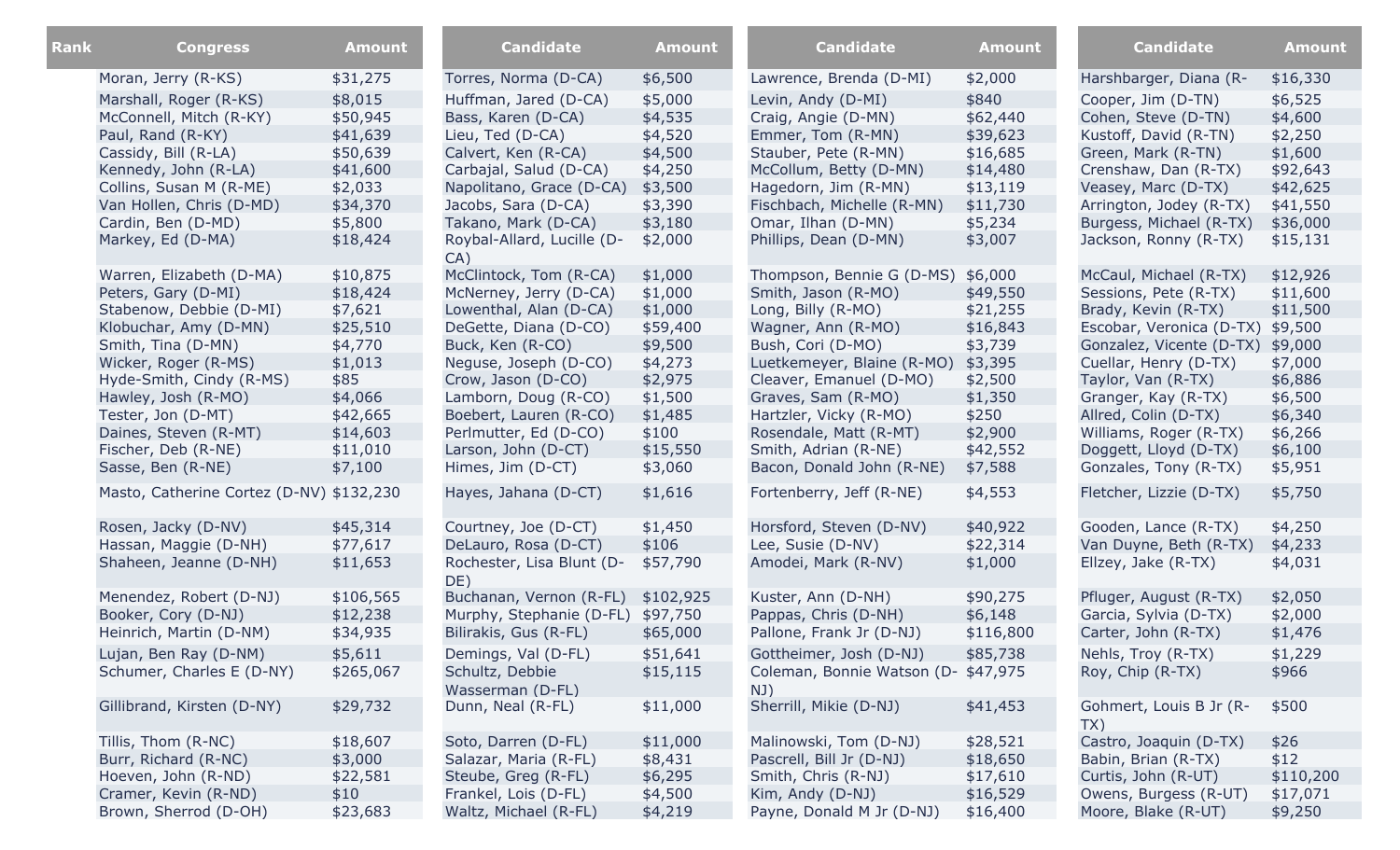| Rank | <b>Congress</b>                                                                                                                                          | <b>Amount</b>                                                       | <b>Candidate</b>                                                                                                                                                                    | <b>Amount</b>                                                                   | <b>Candidate</b>                                                                                                                                                              | <b>Amount</b>                                                         | <b>Candidate</b>                                                                                                                                                   | <b>Amount</b>                                                               |
|------|----------------------------------------------------------------------------------------------------------------------------------------------------------|---------------------------------------------------------------------|-------------------------------------------------------------------------------------------------------------------------------------------------------------------------------------|---------------------------------------------------------------------------------|-------------------------------------------------------------------------------------------------------------------------------------------------------------------------------|-----------------------------------------------------------------------|--------------------------------------------------------------------------------------------------------------------------------------------------------------------|-----------------------------------------------------------------------------|
|      | Lankford, James (R-OK)<br>Inhofe, James M (R-OK)                                                                                                         | \$60,840<br>\$3,080                                                 | Castor, Kathy (D-FL)<br>Cammack, Kat (R-FL)                                                                                                                                         | \$4,000<br>\$3,500                                                              | Van Drew, Jeff (R-NJ)<br>Sires, Albio (D-NJ)                                                                                                                                  | \$8,223<br>\$1,000                                                    | Stewart, Chris (R-UT)<br>Welch, Peter (D-VT)                                                                                                                       | \$2,087<br>\$15                                                             |
|      | Wyden, Ron (D-OR)<br>Merkley, Jeff (D-OR)<br>Casey, Bob (D-PA)                                                                                           | \$119,481<br>\$785<br>\$52,755                                      | Mast, Brian (R-FL)<br>Deutch, Ted (D-FL)<br>Donalds, Byron (R-FL)                                                                                                                   | \$2,535<br>\$2,500<br>\$2,410                                                   | Stansbury, Melanie (D-NM)<br>Herrell, Yvette (R-NM)<br>Fernandez, Teresa Leger (D-<br>NM)                                                                                     | \$3,105<br>\$76<br>\$29                                               | Plaskett, Stacey (D-VI)<br>Griffith, Morgan (R-VA)<br>Spanberger, Abigail (D-<br>VA)                                                                               | \$9,500<br>\$27,500<br>\$23,056                                             |
|      | Whitehouse, Sheldon (D-RI)                                                                                                                               | \$4,065                                                             | Gaetz, Matt (R-FL)                                                                                                                                                                  | \$1,585                                                                         | Suozzi, Tom (D-NY)                                                                                                                                                            | \$30,550                                                              | McEachin, Donald (D-VA)                                                                                                                                            | \$10,600                                                                    |
|      | Reed, Jack (D-RI)<br>Scott, Tim (R-SC)                                                                                                                   | \$1,250<br>\$237,475                                                | Posey, Bill (R-FL)<br>Rutherford, John (R-FL)                                                                                                                                       | \$1,500<br>\$1,500                                                              | Katko, John (R-NY)<br>Ocasio-Cortez, Alexandria (D-\$24,953<br>NY)                                                                                                            | \$30,360                                                              | Luria, Elaine (D-VA)<br>Wexton, Jennifer (D-VA)                                                                                                                    | \$10,317<br>\$2,900                                                         |
|      | Thune, John (R-SD)                                                                                                                                       | \$139,908                                                           | Wilson, Frederica (D-FL)                                                                                                                                                            | \$1,100                                                                         | Maloney, Sean Patrick (D-<br>NY)                                                                                                                                              | \$24,145                                                              | Scott, Bobby (D-VA)                                                                                                                                                | \$2,000                                                                     |
|      | Rounds, Mike (R-SD)<br>Blackburn, Marsha (R-TN)                                                                                                          | \$1,510<br>\$35,445                                                 | Franklin, Scott (R-FL)<br>Gimenez, Carlos (R-FL)                                                                                                                                    | \$702<br>\$450                                                                  | Rice, Kathleen (D-NY)<br>Stefanik, Elise (R-NY)                                                                                                                               | \$23,200<br>\$13,536                                                  | Connolly, Gerry (D-VA)<br>Cline, Ben (R-VA)                                                                                                                        | \$1,000<br>\$500                                                            |
|      | Hagerty, Bill (R-TN)<br>Cruz, Ted (R-TX)                                                                                                                 | \$13,458<br>\$10,741                                                | Webster, Daniel (R-FL)<br>Cherfilus-McCormick,<br>Sheila (D-FL)                                                                                                                     | \$3<br>\$2                                                                      | Delgado, Antonio (D-NY)<br>Clarke, Yvette (D-NY)                                                                                                                              | \$13,507<br>\$12,250                                                  | Wittman, Rob (R-VA)<br>Beyer, Don (D-VA)                                                                                                                           | \$380<br>\$250                                                              |
|      | Cornyn, John (R-TX)<br>Lee, Mike (R-UT)<br>Romney, Mitt (R-UT)                                                                                           | \$3,565<br>\$45,116<br>\$5,060                                      | Ferguson, Drew (R-GA)<br>Carter, Buddy (R-GA)<br>Bourdeaux, Carolyn (D-                                                                                                             | \$104,500<br>\$71,578<br>\$11,739                                               | Higgins, Brian M (D-NY)<br>Torres, Ritchie (D-NY)<br>Tonko, Paul (D-NY)                                                                                                       | \$11,500<br>\$11,364<br>\$9,250                                       | Rodgers, Cathy McMorris<br>DelBene, Suzan (D-WA)<br>Kilmer, Derek (D-WA)                                                                                           | \$258,910<br>\$53,650<br>\$28,370                                           |
|      | Sanders, Bernie (I-VT)<br>Leahy, Patrick (D-VT)                                                                                                          | \$21,958<br>\$1,050                                                 | GA)<br>Bishop, Sanford (D-GA)<br>McBath, Lucy (D-GA)                                                                                                                                | \$10,500<br>\$8,247                                                             | Maloney, Carolyn (D-NY)<br>Meeks, Gregory (D-NY)                                                                                                                              | \$8,900<br>\$7,750                                                    | Schrier, Kim (D-WA)<br>Beutler, Jaime Herrera (R-\$22,676                                                                                                          | \$24,818                                                                    |
|      | Kaine, Tim (D-VA)                                                                                                                                        | \$14,536                                                            | Greene, Marjorie Taylor (R-\$7,307<br>GA)                                                                                                                                           |                                                                                 | Garbarino, Andrew (R-NY)                                                                                                                                                      | \$5,709                                                               | WA)<br>Strickland, Marilyn (D-<br>WA)                                                                                                                              | \$9,500                                                                     |
|      | Warner, Mark (D-VA)<br>Murray, Patty (D-WA)<br>Cantwell, Maria (D-WA)                                                                                    | \$11,866<br>\$157,803<br>\$300                                      | Johnson, Hank (D-GA)<br>Scott, David (D-GA)<br>Williams, Nikema                                                                                                                     | \$5,040<br>\$4,350<br>\$4,025                                                   | Jeffries, Hakeem (D-NY)<br>Meng, Grace (D-NY)<br>Tenney, Claudia (R-NY)                                                                                                       | \$5,270<br>\$4,800<br>\$4,230                                         | Newhouse, Dan (R-WA)<br>Jayapal, Pramila (D-WA)<br>McKinley, David (R-WV)                                                                                          | \$3,112<br>\$2,114<br>\$11,000                                              |
|      | Manchin, Joe (D-WV)<br>Capito, Shelley Moore (R-WV)<br>Johnson, Ron (R-WI)<br>Baldwin, Tammy (D-WI)<br>Barrasso, John A (R-WY)<br>Lummis, Cynthia (R-WY) | \$76,607<br>\$16,010<br>\$23,972<br>\$15,520<br>\$25,676<br>\$2,010 | Allen, Richard W (R-GA)<br>Simpson, Mike (R-ID)<br>LaHood, Darin (R-IL)<br>Kelly, Robin (D-IL)<br>Schneider, Brad (D-IL)<br>Davis, Rodney (R-IL)<br>Krishnamoorthi, Raja (D-<br>IL) | \$1,000<br>\$9,500<br>\$108,200<br>\$83,000<br>\$69,331<br>\$52,405<br>\$40,713 | Nadler, Jerrold (D-NY)<br>Morelle, Joseph D (D-NY)<br>Reed, Tom (R-NY)<br>Jones, Mondaire (D-NY)<br>Malliotakis, Nicole (R-NY)<br>Bowman, Jamaal (D-NY)<br>Zeldin, Lee (R-NY) | \$3,510<br>\$3,500<br>\$2,900<br>\$2,545<br>\$1,845<br>\$781<br>\$773 | Miller, Carol (R-WV)<br>Mooney, Alex (R-WV)<br>Steil, Bryan (R-WI)<br>Kind, Ron (D-WI)<br>Gallagher, Mike (R-WI)<br>Fitzgerald, Scott (R-WI)<br>Moore, Gwen (D-WI) | \$5,250<br>\$3,500<br>\$19,085<br>\$16,307<br>\$7,337<br>\$7,060<br>\$7,030 |
|      |                                                                                                                                                          |                                                                     | Kinzinger, Adam (R-IL)<br>Bost, Mike (R-IL)                                                                                                                                         | \$25,216<br>\$15,020                                                            | Jacobs, Chris (R-NY)<br>Hudson, Richard (R-NC)                                                                                                                                | \$400<br>\$112,625                                                    | Pocan, Mark (D-WI)<br>Tiffany, Tom (R-WI)                                                                                                                          | \$6,260<br>\$2,800                                                          |